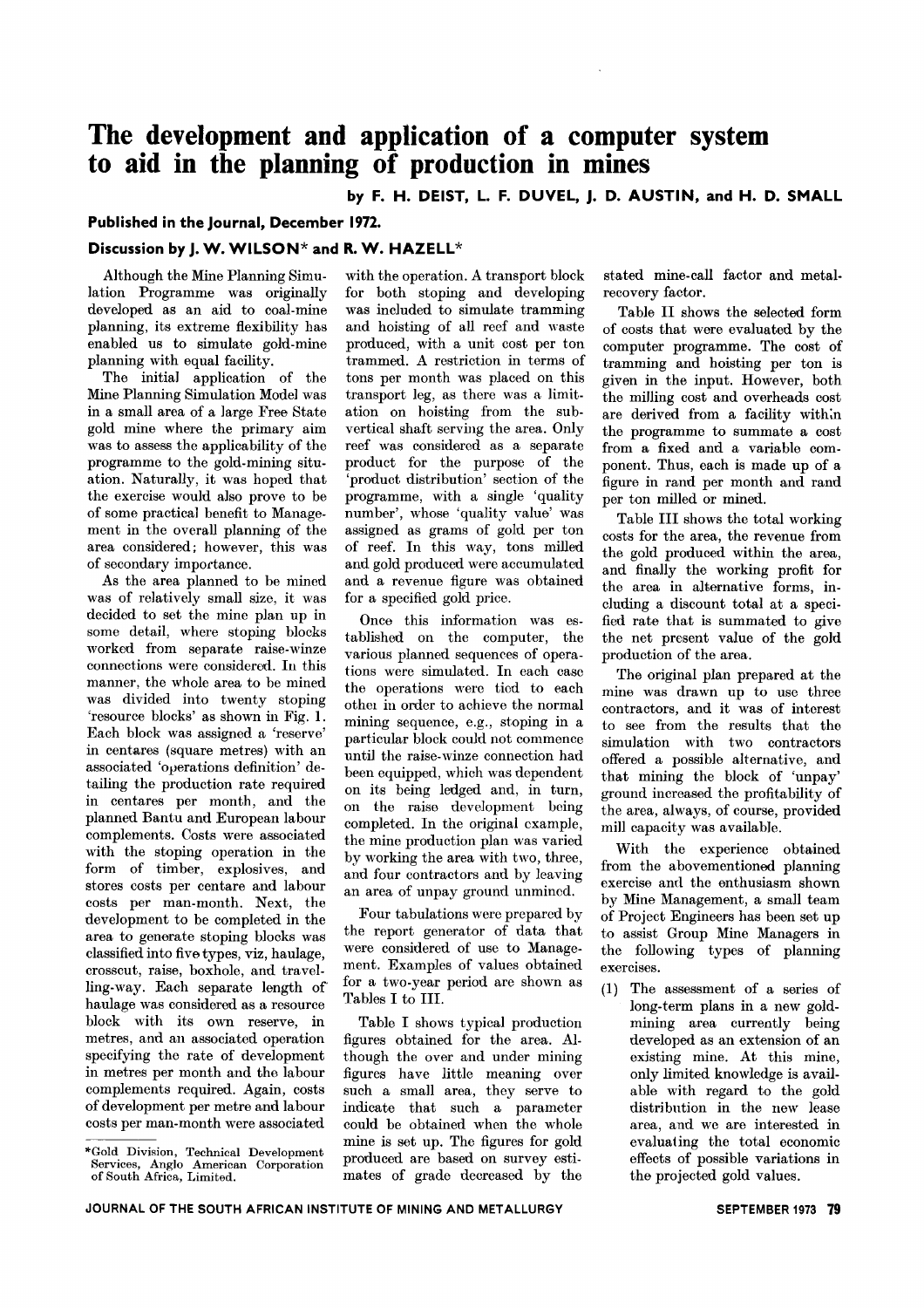(2) The determination of the most suitable sequence of closing down the three shaft systems of a mine, with special reference to financial returns and the overall life of the mine.

(3) The simulation of a projected two- year mine-production pro-

gramme, and the effects on this programme of reducing the tons mined in certain low-grade areas, running the mill below capacity by different amounts, etc. In this case, the mine is a short-life mine and there is a need to extend operations by

selecting the most suitable parameters to ensure the required profit margin.

In conclusion, the following points should be noted.

(a) The simulation of a mine plan on a computer can provide data that are only as accurate as the

#### TABLE I PRODUCTION FROM AREA P, NO. 2 SHAFT, A GOLD MINE MINING AREA P WITH TWO STOPERS

MINE-CALL FACTOR=80%  $\text{META} = 80\%$ 

| Quarter ending |      |         | Reef tons mined $\times 10^3$ | Av. grade | Over<br>mining<br>Under | Tons milled<br>after $11\%$<br>waste sorted | Gold<br>produced |
|----------------|------|---------|-------------------------------|-----------|-------------------------|---------------------------------------------|------------------|
|                |      | Stoping | Development                   | g/ton     |                         | $\times 10^3$                               | kg               |
| 1972           | 4,0  | 16,5    | 2,2                           | 49,73     | 117,0                   | 16,6                                        | 760              |
|                | 7,0  | 14,0    | 0,9                           | 31,10     | 73,2                    | 13,3                                        | 380              |
|                | 10,0 | 14,0    | $_{0,8}$                      | 30,46     | 71,7                    | 13,2                                        | 369              |
| 1973           | 1,0  | 13,7    | 1,3                           | 29,81     | 70,1                    | 13,4                                        | 365              |
|                | 4,0  | 11,4    | 0,8                           | 30,43     | 71,6                    | 10,9                                        | 303              |
|                | 7,0  | 16,5    | 0,4                           | 52,08     | 122,6                   | 15,0                                        | 718              |
|                | 10,0 | 17,1    | 0,8                           | 55.11     | 129,7                   | 15,9                                        | 803              |
| <b>TOTALS</b>  |      | 103.2   | 7,2                           | 41,03     | 96,5                    | 98,3                                        | 3698             |

TABLE II COSTS FOR AREA P, NO. 2 SHAFT, <sup>A</sup> GOLD MINE

MINING AREA P WITH TWO STOPERS

| Quarter ending |                           | Mining Costs                 |                              |                              |                              | Tramming and<br>hoisting costs |                              | Milling costs                |                              | Overheads and<br>other costs |                              |
|----------------|---------------------------|------------------------------|------------------------------|------------------------------|------------------------------|--------------------------------|------------------------------|------------------------------|------------------------------|------------------------------|------------------------------|
|                |                           | Stoping                      |                              | Development                  |                              |                                |                              |                              |                              |                              |                              |
|                |                           | $R/Ca*$                      | Total<br>$\rm R \times 10^3$ | R/m                          | Total<br>$R \times 10^3$     | R/ton                          | Total<br>$\rm R \times 10^3$ | R/ton                        | Total<br>$R \times 10^3$     | R/ton                        | Total<br>$\rm R \times 10^3$ |
| 1972           | 4,0<br>7,0<br>10,0        | 6,70<br>6,36<br>6,11         | 38,2<br>28,6<br>36,6         | 52,6<br>45,1<br>49,1         | 11,7<br>11,4<br>10,9         | 0,36<br>0,37<br>0,37           | 7,0<br>6,7<br>6,5            | 0.79<br>0,89<br>0,89         | 13,1<br>11,8<br>11,8         | 4,44<br>4,66<br>4,86         | 85,4<br>85,2<br>84,7         |
| 1973           | 1,0<br>4,0<br>7,0<br>10,0 | 6,79<br>6.06<br>6,40<br>6.23 | 40.8<br>35.7<br>32.4<br>32,7 | 57,0<br>78.8<br>74.4<br>63,5 | 13.0<br>21,2<br>20.7<br>17,2 | 0.37<br>0,38<br>0.38<br>0,39   | 6,3<br>6,8<br>9,0<br>9,1     | 0.88<br>1,00<br>0.83<br>0,80 | 11,8<br>10,9<br>12,5<br>12,8 | 5,02<br>4,77<br>3.72<br>3,70 | 84,6<br>85,2<br>87,5<br>87,5 |

\*Ca=ce:1tare

TABLE III WORKING PROFIT AND LOSS FOR AREA P, NO. 2 SHAFT, A GOLD MINE MINING AREA P WITH 2 STOPERS

|                |      | Working costs |                              | Revenue     |                                   | Working profit |                                     |                                                  |  |
|----------------|------|---------------|------------------------------|-------------|-----------------------------------|----------------|-------------------------------------|--------------------------------------------------|--|
| Quarter ending |      | R/ton mined   | Total<br>$\rm R \times 10^3$ | R/ton mined | Total<br>$\rm\,R\,{\times}\,10^3$ | $R/ton$ mined  | Actual total<br>$\rm R \times 10^3$ | Discounted<br>total $R \times 10^3$<br>at $10\%$ |  |
| 1972           | 4,0  | 10.0          | 186                          | 37,3        | 696                               | 27.3           | 511                                 | 498                                              |  |
|                | 7.0  | 9,7           | 144                          | 23,4        | 348                               | 13,7           | 204                                 | 194                                              |  |
|                | 10,0 | 9,9           | 147                          | 22,8        | 338                               | 12,9           | 191                                 | 177                                              |  |
| 1973           | 1,0  | 10,3          | 154                          | 22,3        | 335                               | 12,0           | 180                                 | 163                                              |  |
|                | 4,0  | 13,5          | 166                          | 22,7        | 278                               | 9,2            | 112                                 | 99                                               |  |
|                | 7,0  | 9,7           | 163                          | 39,0        | 658                               | 29.3           | 495                                 | 426                                              |  |
|                | 10.0 | 9,0           | 161                          | 41,2        | 736                               | 32,2           | 575                                 | 483                                              |  |
| <b>TOTALS</b>  |      | 10,2          | 1121                         | 30,7        | 3389                              | 20,5           | 2268                                | 2060                                             |  |

### **80** SEPTEMBER 1973 JOURNAL OF THE SOUTH AFRICAN INSTITUTE OF MINING AND METALLURGY